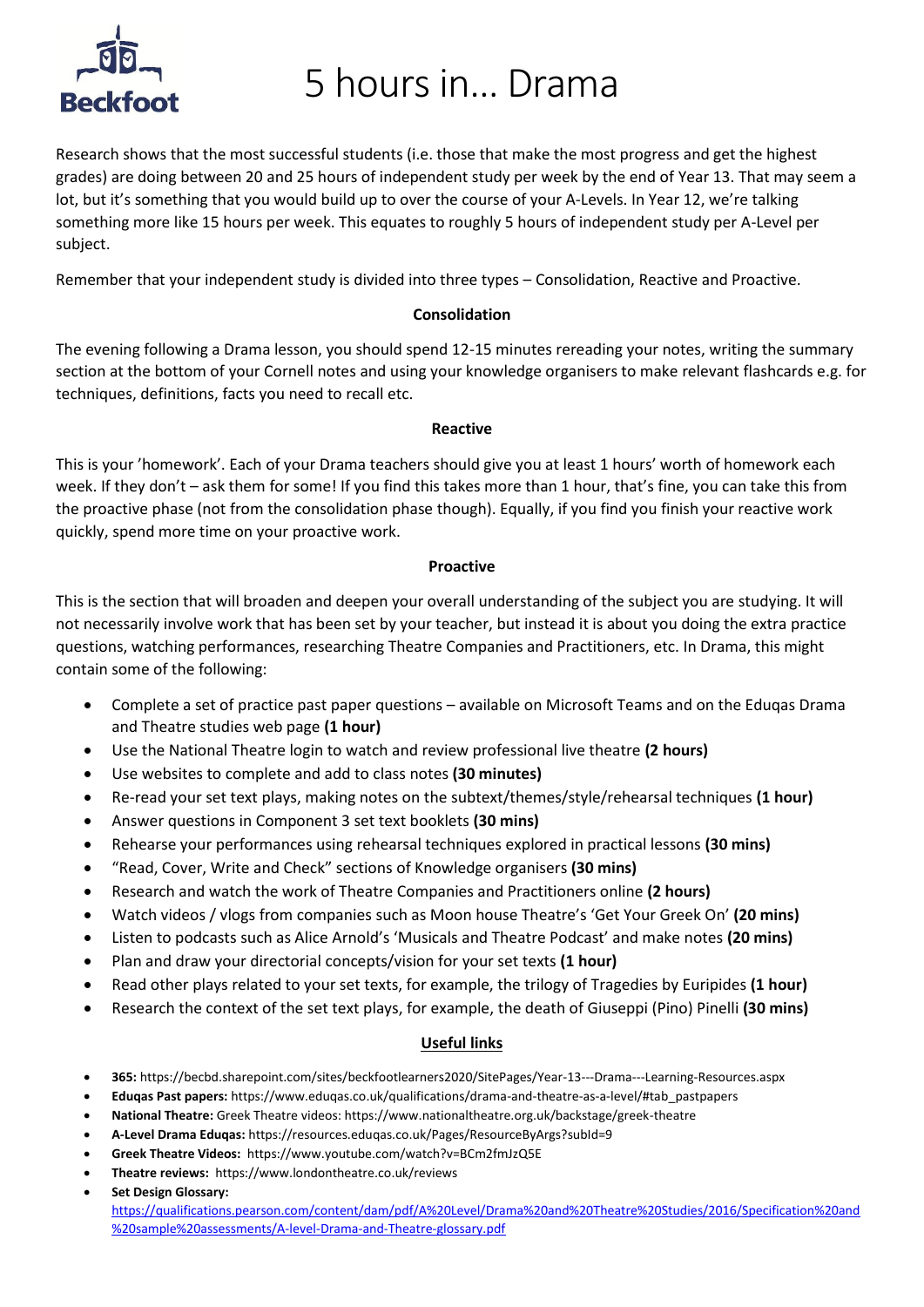- **Northern Broadside's ADOAA** https://www.google.com/url?sa=t&source=web&rct=j&url=https://www.northernbroadsides.co.uk/wp-content/uploads/2015/03/Accidental-Death-of-an-Anarchist-Education-Pack.pdf&ved=2ahUKEwj8i\_\_5z7rvAhXSQEEAHdimC3sQFjAWegQIIBAC&usg=AOvVaw0x8J5sHhKJkMA1ACRDbi96
- **Trojan Women Recap** https://www.ancient-literature.com/greece\_euripides\_trojan.html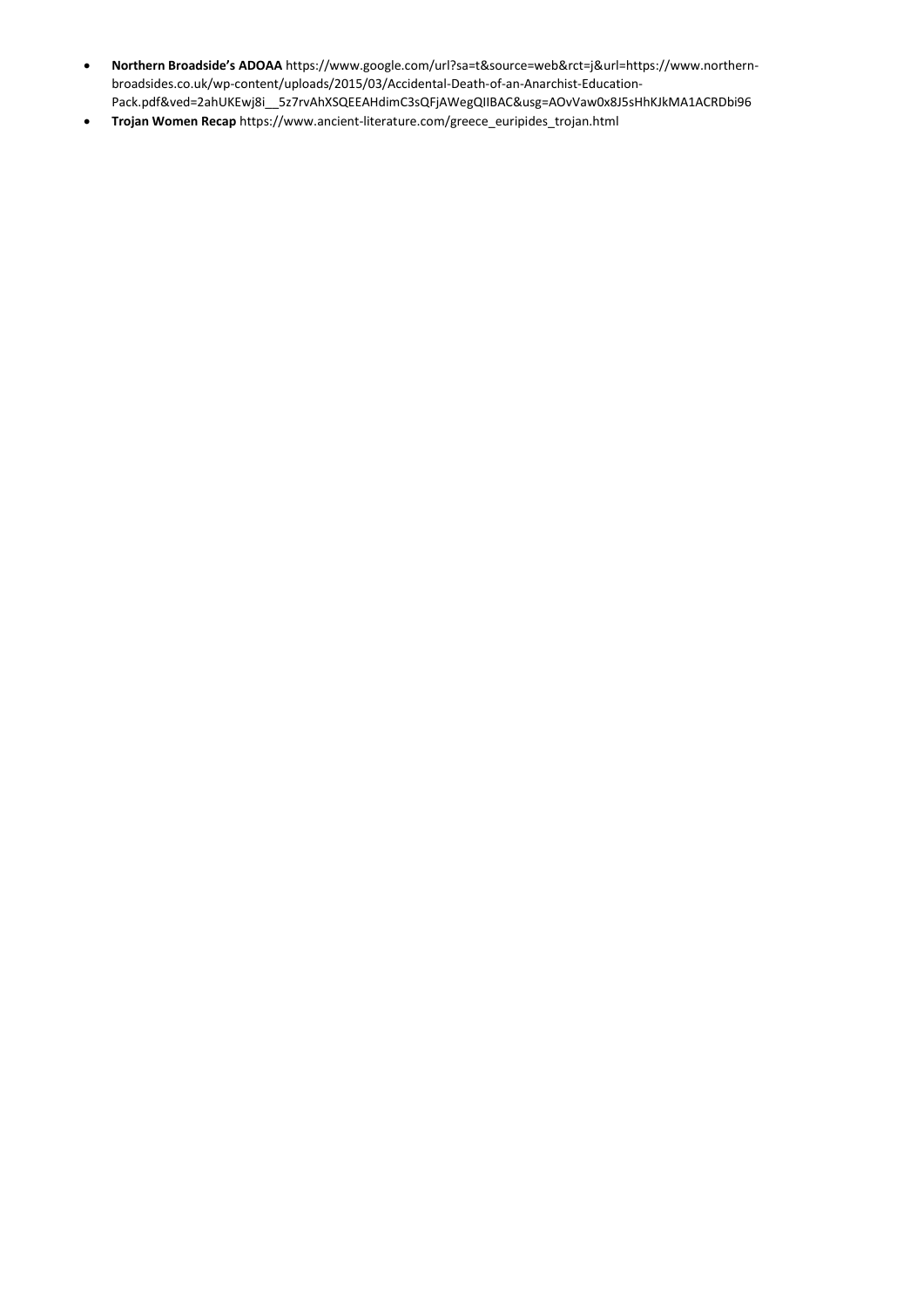

### 5 hours in… Drama – your weekly review

**Week beginning: \_\_\_\_\_\_\_\_\_\_\_\_\_\_\_\_\_**

**What have I been learning with Dr Wright? \_\_\_\_\_\_\_\_\_\_\_\_\_\_\_\_\_\_\_\_\_\_\_\_\_\_\_\_\_\_\_\_\_\_\_\_\_\_\_\_\_\_\_\_\_\_\_\_\_\_\_\_\_\_\_\_\_\_\_\_\_\_\_\_\_\_\_\_\_\_\_\_\_\_\_\_\_\_\_\_\_\_\_\_\_\_**

**What have I been learning with Mrs Milner? \_\_\_\_\_\_\_\_\_\_\_\_\_\_\_\_\_\_\_\_\_\_\_\_\_\_\_\_\_\_\_\_\_\_\_\_\_\_\_\_\_\_\_\_\_\_\_\_\_\_\_\_\_\_\_\_\_\_\_\_\_\_\_\_\_\_\_\_\_\_\_\_\_\_\_\_\_\_\_\_\_\_\_\_\_\_**

| <b>Consolidation (tick</b><br>when complete) |  | <b>Reactive 1</b> | <b>Reactive 2</b> | <b>Proactive 1</b> | <b>Proactive 2</b> | <b>Proactive 3</b> |
|----------------------------------------------|--|-------------------|-------------------|--------------------|--------------------|--------------------|
| Lesson 1                                     |  |                   |                   |                    |                    |                    |
| Lesson 2                                     |  |                   |                   |                    |                    |                    |
| Lesson 3                                     |  |                   |                   |                    |                    |                    |
| Lesson 4                                     |  |                   |                   |                    |                    |                    |
| Lesson 5                                     |  |                   |                   |                    |                    |                    |
| Time spent                                   |  |                   |                   |                    |                    |                    |

**Total time spent on Independent Learning in Chemistry this week: \_\_\_\_\_\_\_\_\_\_\_\_\_\_\_\_\_\_\_**

**Areas that require further review Things I need to ask Dr Wright/Mrs Milner**

**Checked by: \_\_\_\_\_\_\_\_\_\_\_\_\_\_\_\_\_\_\_\_ (teacher)**